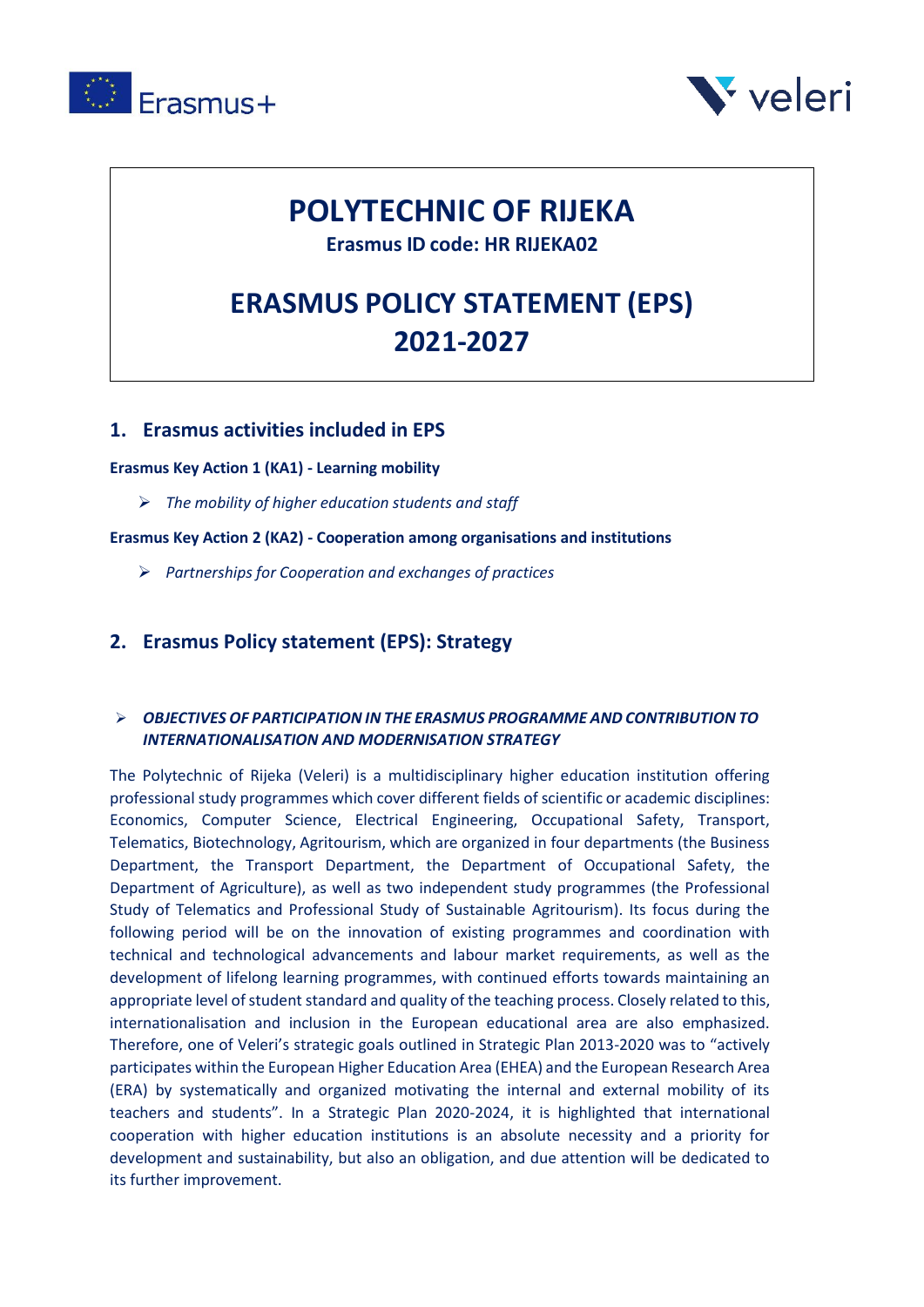Scanning the neighbouring environment to recognize the possible new partners means finding those higher education institutions performing similar study programmes as those organised at Polytechnic, while this facilitates the mobility of both staff and students. The Polytechnic aims to internationalise and modernise itself through Programmes' activities such as learning mobility and cooperation with other institutions abroad seeking to implement good practices. The Erasmus+ mobility programme has supported the internationalisation and modernisation of business operations as one of the fundamental strategic goals of the Polytechnic of Rijeka, and it is the task of the International Cooperation Office of the Polytechnic of Rijeka to make significant effort to encourage as many students as possible for mobility.

Cooperation agreements within the mobility programme have been signed with 39 institutions in 15 countries. In the past project period, the Polytechnic has hosted a substantial number of incoming teachers who have given lectures to students as part of regular classes. Also, a substantial number of Polytechnic's teachers were visiting foreign higher education institutions. These significantly improves the quality of Polytechnic by strengthening international cooperation. During the last project's period, Polytechnic has registered a continuous increase of incoming and outgoing students' mobilities and it is its permanent commitment to pursue this positive trend in future as well. The aim is to further develop the international dimension of Polytechnic and, together with that, objectives are: internationalisation and strengthening European dimension, enhancement of quality culture and assurance, continuous improvement of study programmes that lead to higher employability of graduated students, promotion and support of mobility programs for students and staff and building and strengthening cooperation with other institutions, both in Programme and Partner Countries. In the coming period, the Polytechnic will make efforts to undertake the necessary steps to implement digital mobility management in line with the technical standards of the European Student Card Initiative, to promote environmentally friendly practices in all activities related to the Programme, to promote civic engagement and to encourage students and staff to get involved as active citizens before, during and after their participation in mobility or project.

Veleri highly promotes equal opportunities for all its students and staff, thus implying the extinction of any kind of discrimination. It also ensures full recognition of credits gained for learning outcomes achieved during a period of study or training abroad. One of the goals is also to support contemporary technology use and the development of digital competences in education to improve the quality and relevance of learning and teaching, facilitate internationalisation by making education more accessible to a wider range of students and support greater cooperation with other institutions. Therefore, Veleri encourages also online learning and blended/virtual mobility. All these activities contribute to building a European Education Area. Veleri's future goals in terms of internationalisation are based upon strong support of outgoing students' and personnel's mobilities, as well as strong promotional activities intended to attract more incoming students, teachers and administrative staff. It will continue to support and encourage students coming from lower-income background and other underprivileged groups to participate in mobility programmes.

Veleučilište u Rijeci je multidisciplinarna institucija čiji studiji pokrivaju različita područja znanosti odnosno discipline: ekonomiju, informatiku, elektrotehniku, sigurnost na radu, promet, telematiku, biotehnologiju, agroturizam, ustrojeno u četiri odjela (Poslovni odjel, Prometni odjel, Odjel sigurnosti na radu, Poljoprivredni odjel) i dva samostalna studijska programa (stručni studij Telematika i stručni studij Održivi agroturizam). U periodu koji slijedi fokus će biti na inoviranju postojećih programa i usklađivanju s tehničko-tehnološkim napretkom i zahtjevima tržišta rada te razvoju programa cjeloživotnog obrazovanja, uz kontinuiranu skrb za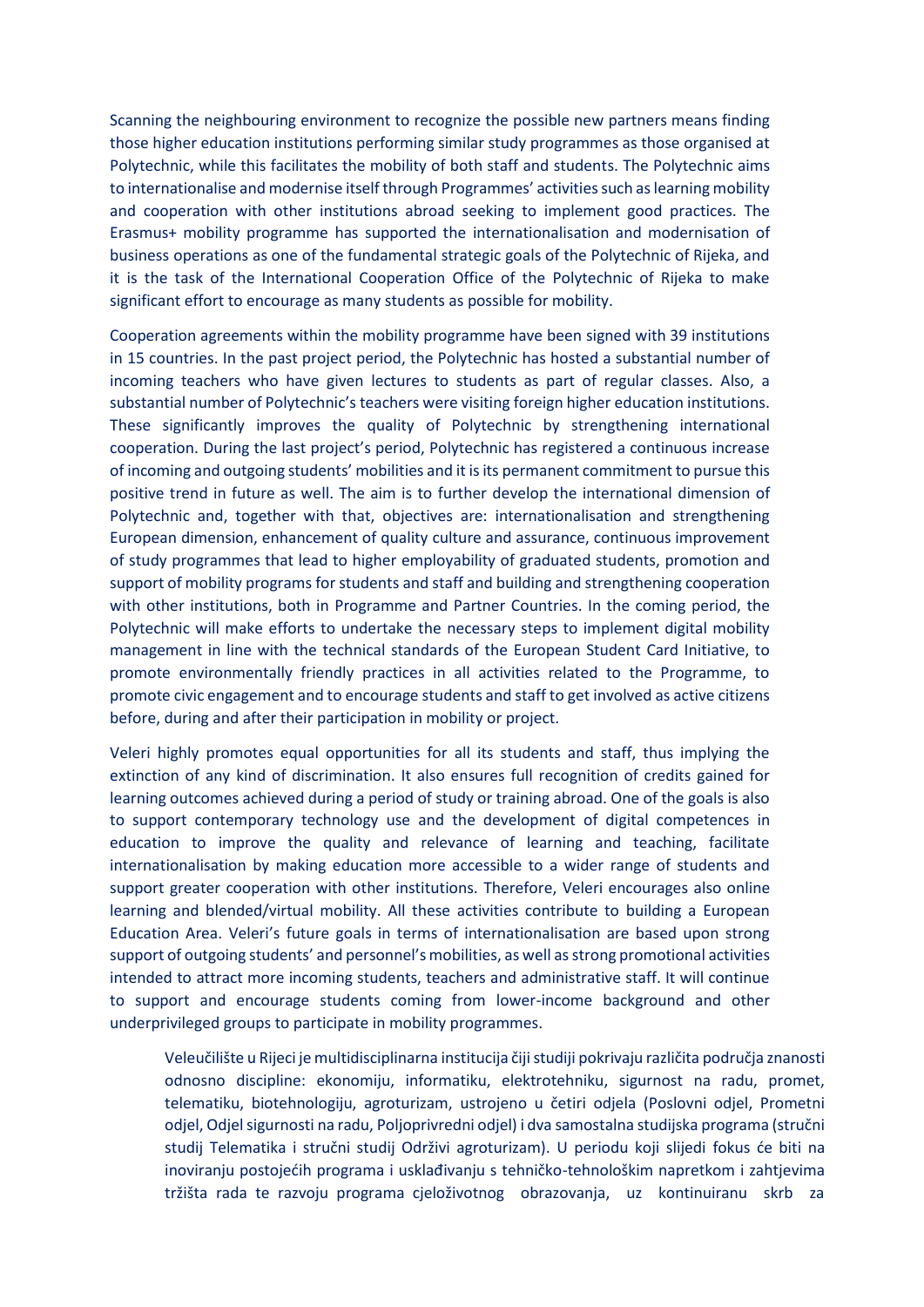primjerenu razinu studentskog standarda i kvalitetu nastavnog procesa. U uskoj vezi s navedenim ističu se internacionalizacija i uključenost u europski obrazovni prostor. Stoga je kao jedan od strateških ciljeva Veleučilišta za razdoblje 2013.-2020. istaknuto aktivno sudjelovanje u Europskom prostoru visokog obrazovanja (EHEA) i Europskom istraživačkom prostoru (ERA) te sustavno i organizirano poticanje unutarnje i vanjske mobilnosti svojih nastavnika i studenata. U Strateškom planu 2020. - 2024. istaknuto je da je međunarodna suradnja s visokoškolskim ustanovama danas nužnost i prioritet razvoja i održivosti, ali i obveza te će se primjerena pažnja posvetiti njenom daljnjem unaprjeđenju.

Snimanje susjednog okruženja s ciljem pronalaska potencijalnih partnera podrazumijeva pronalaženje onih visokoškolskih ustanova koje izvode usporedive studijske programe s onima koji se provode na Veleučilištu što olakšava mobilnost osoblja i studenata. Cilj je Veleučilišta internacionalizacija i modernizacija kroz programske aktivnosti poput mobilnosti u svrhu učenja te suradnje s institucijama u inozemstvu, kako bi se implementirale dobre prakse. Erasmus+ program mobilnosti potpomogao je internacionalizaciju i modernizaciju poslovanja kao jedan od temeljnih strateških ciljeva Veleučilišta, a pri tome je zadaća Ureda za međunarodnu suradnju Veleučilišta u Rijeci uložiti značajne napore kako bi se potaknulo čim veći broj studenata na mobilnost.

Sporazumi o suradnji u okviru programa mobilnosti potpisani su s 39 institucija u 15 zemalja. U proteklom je projektnom razdoblju Veleučilište ugostilo značajan broj dolaznih nastavnika koji su održali predavanja u sklopu redovite nastave. Također, veći broj nastavnika Veleučilišta posjetio je inozemne partnerske visokoškolske ustanove. Navedeno značajno doprinosi kvaliteti Veleučilišta jačanjem međunarodne suradnje. Tijekom proteklog projektnog razdoblja zabilježeno je kontinuirano povećanje dolazne i odlazne studentske mobilnosti te je Veleučilište trajno posvećeno nastaviti ovaj pozitivan trend i u budućnosti. Težnja je i nadalje razvijati međunarodnu dimenziju Veleučilišta, a u okviru toga ciljevi su: internacionalizacija i jačanje europske dimenzije, jačanje kulture kvalitete i osiguranje kvalitete, kontinuirano unaprjeđenje studijskih programa što vodi k većoj zapošljivosti studenata koji su završili studij, promocija i potpora programima mobilnosti studenata i osoblja te izgradnja i jačanje suradnje s drugim institucijama u programskim i partnerskim zemljama. Veleučilište će u narednom razdoblju činiti napore kako bi se poduzelo sve potrebne korake za implementaciju digitalnog upravljanja mobilnošću u skladu s tehničkim standardima *European Student Card Initiative*, kako bi promicalo ekološki prihvatljive prakse u svim aktivnostima vezanim uz Program te kako bi promicalo građansku uključenost i u skladu s time poticalo studente i osoblje da budu uključeni kao aktivni građani prije, za vrijeme i nakon sudjelovanja u mobilnosti ili projektnim aktivnostima.

Veleučilište snažno zagovara jednake mogućnosti za sve svoje studente i zaposlenike, odbacujući i boreći se protiv bilo kakve vrste diskriminacije. Također osigurava potpuno priznavanje ishoda učenja, odnosno ECTS bodova stečenih tijekom razdoblja studija ili usavršavanja u inozemstvu. Jedan od ciljeva jest i razvoj digitalnih kompetencija te uporaba suvremene tehnologije u obrazovanju kako bi se unaprijedila kvaliteta učenja i poučavanja, olakšala internacionalizacija omogućavajući dostupnost obrazovanja širem krugu studenata te kako bi se poduprla bolja suradnja s drugim institucijama. U skladu s navedenim, Veleučilište potiče i učenje na daljinu te kombiniranu / virtualnu mobilnost. Sve navedene aktivnosti doprinose izgradnji europskog obrazovnog prostora.

Budući ciljevi Veleri u smislu internacionalizacije temelje se na snažnoj podršci odlaznoj mobilnosti učenika i osoblja, kao i snažnim promotivnim aktivnostima s ciljem privlačenja većeg broja dolaznih studenata, nastavnika i administrativnog osoblja. Nastavit će pružati potporu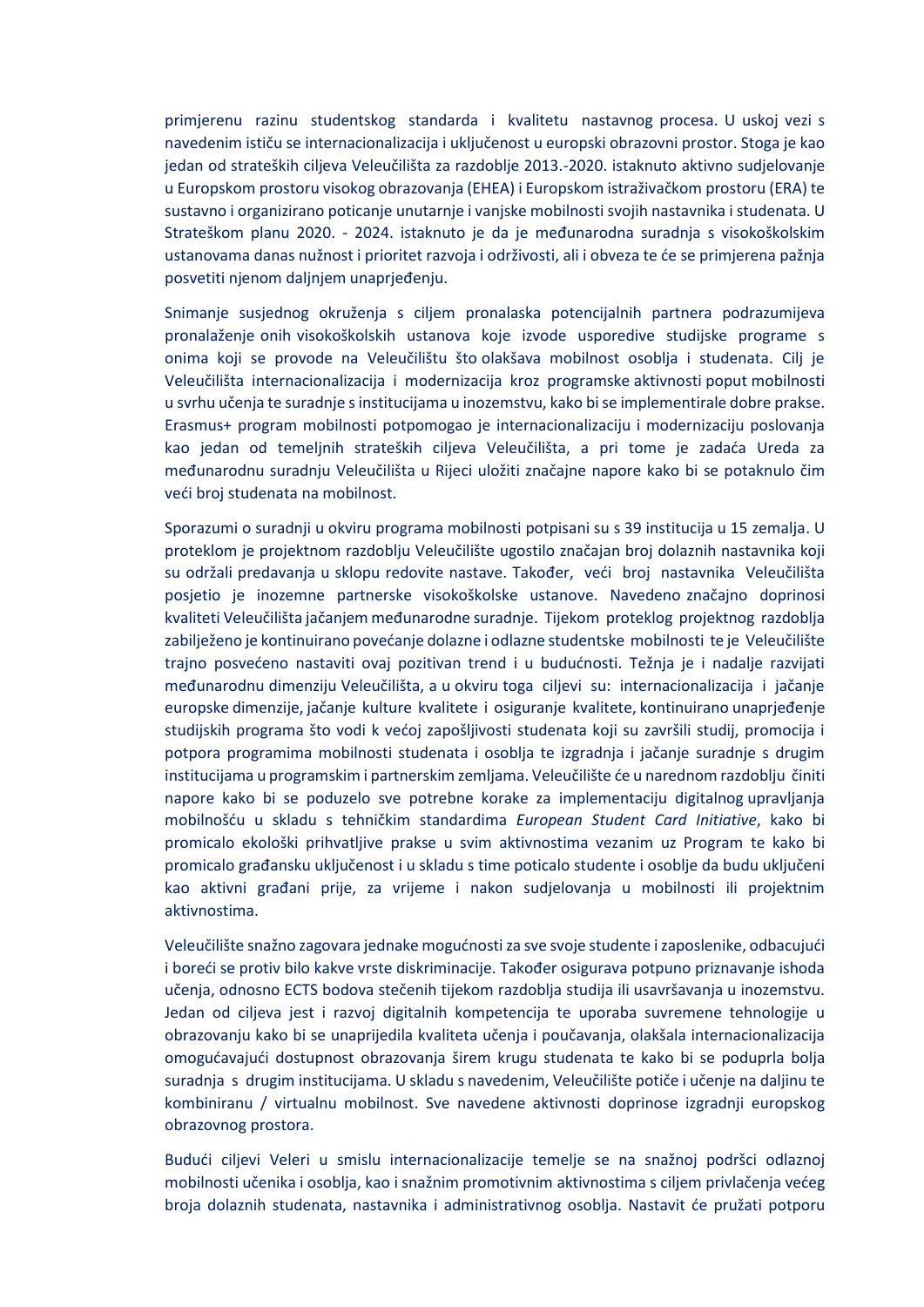studentima nižeg socioekonomskog statusa te onima u nepovoljnom položaju iz podzastupljenih ili ranjivih skupina i poticati ih da sudjeluju u programima mobilnosti

#### ➢ *IMPLEMENTATION OF THE ERASMUS ACTIONS AND THEIR CONTRIBUTION TO THE INSTITUTIONAL STRATEGY*

Internationalisation of business is one of the Polytechnic of Rijeka's basic goals, in compliance with its institutional strategy and Erasmus policy. Active participation in the Erasmus+ mobility programme provides the Polytechnic with multiple advantages: a continuous increase of incoming students motivates teaching staff to actively present lectures in English, which makes good ground for introducing study programme in the English language. In the context of ensuring the acquisition of international experience, it is especially important to secure the possibility for students to participate in mobility programmes at a foreign institution (Student Mobility Studies - SMS) or for professional student practice abroad (Student Mobility Placements - SMP). The focus in the strategic period is on activities related to the mobility of staff and students, but also on activities related to the enhancement of existing contracts through concrete cooperation, e.g. through joint projects, participation in parts of study programmes, organization of professional and scientific conferences, research work, etc. Modernisation of the institution and contribution to the goals of the European Education Area, therefore, will be realized by participating in the following activities: learning mobility – the mobility of higher education students and staff, both within Programme Countries and with Partner Countries, and cooperation among organisations and institutions (activities under Key Action 1 and Key Action 2).

Accordingly, Veleri will develop and strengthen cooperation with partners in other countries (Programme and Partner Countries), promote and support student and staff mobility, especially for individuals with fewer opportunities, and further develop non-discrimination policies, recognise the importance of the results achieved by their staff members engaged in individual mobility or in cooperation projects with strategic partner and provide visibility to this results. Veleri will make efforts for continuous improvement its international performance based on the results of internal monitoring of European and international mobility and cooperation activities.

The Polytechnic provides prerequisites for gaining international experience in several ways. Knowledge of a foreign language is essential for international mobility, so foreign language is a compulsory course in all study programmes. Lectures in English, held by visiting teachers are organised, students are encouraged to use literature in foreign languages as part of their regular teaching process, and are also involved in writing scientific and professional papers in a foreign language.

Intensive cooperation with incoming teachers enriches experiences of Polytechnic's teaching staff concerning the methodology and technology of performing classes. Some new forms of scientific-research cooperation are also being considered. It is the task of the International Cooperation Office of the Polytechnic of Rijeka to make every effort to encourage as many students as possible for mobility. Dissemination of knowledge, implementation of good practices, oral transmission and exchange of experiences, worthwhile recommendations and comments of authorized persons in the Agency for mobility and EU programmes represent solid grounds for further improvements in mobilities, but also internationalisation and modernisation of the Polytechnic. The commitment to fully digitalise administrative processes for managing mobilities will facilitate mobility but also contribute to a more environmentally friendly execution of the programme.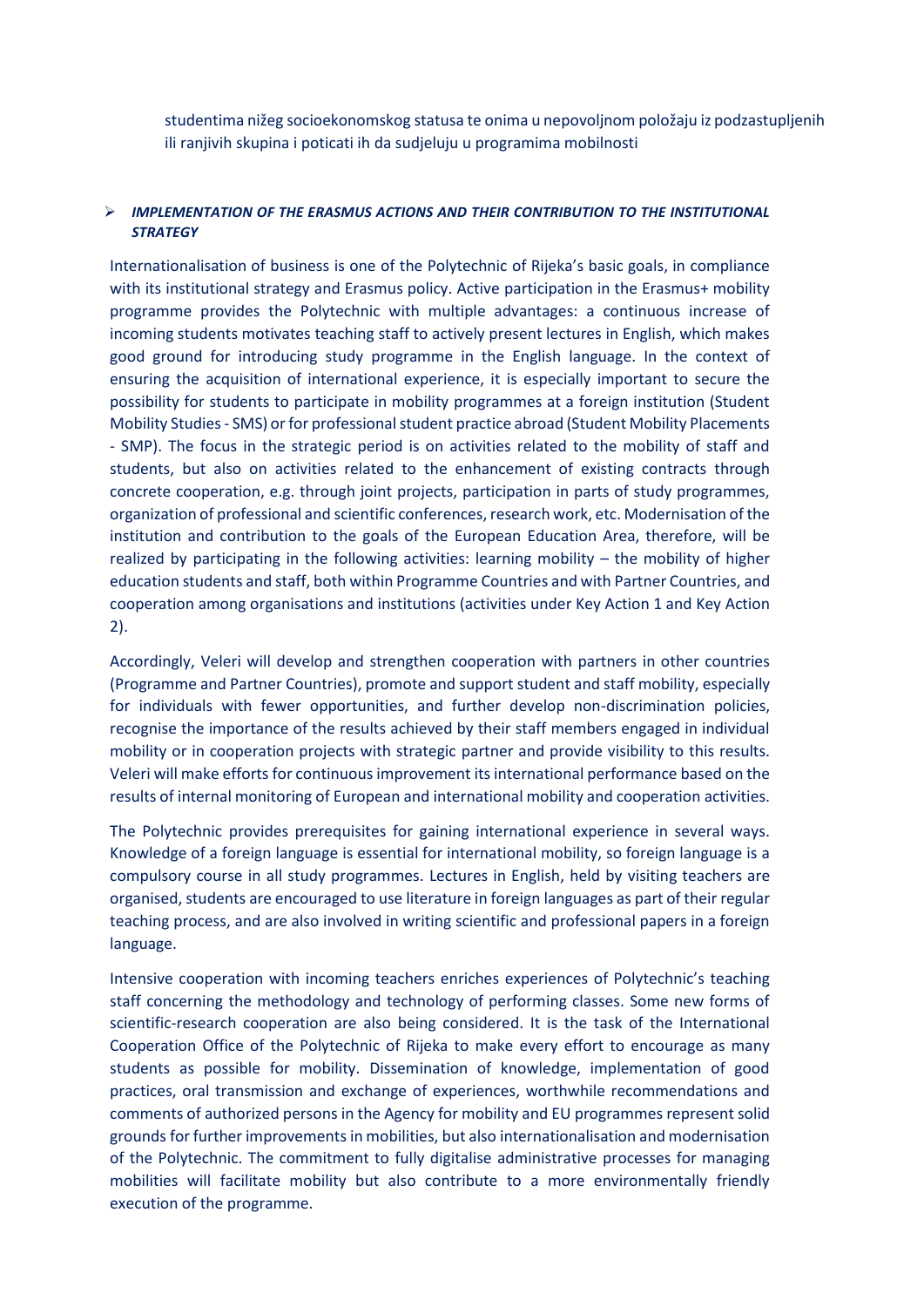Internacionalizacija poslovanja jedan je od glavnih ciljeva Veleučilišta u Rijeci, u skladu s institucionalnom strategijom te Erasmus politikom. Aktivno sudjelovanje u Erasmus+ programu mobilnosti nudi višestruke prednosti: kontinuirano povećanje broja dolaznih studenata potiče nastavnike da drže nastavu na engleskom jeziku, a to predstavlja dobar temelj za uvođenje studijskog programa na engleskom jeziku. U kontekstu osiguranja stjecanja međunarodnog iskustva, posebno je važno osigurati mogućnost sudjelovanja studenata u programima mobilnosti (u svrhu studija na inozemnoj instituciji te obavljanja stručne prakse u inozemstvu – SMS i SMP). U nadolazećem razdoblju, u strateškom smislu, u fokusu su aktivnosti vezane uz mobilnost osoblja i studenata, ali i aktivnosti vezane uz jačanje postojeće suradnje kroz npr. zajedničke projekte, sudjelovanje u dijelovima studijskih programa, organiziranje stručnih i znanstvenih konferencija, istraživački rad, itd. Modernizacija i doprinos ciljevima europskog obrazovnog prostora ostvarit će se sudjelovanjem u sljedećim aktivnostima: mobilnost u svrhu učenja - mobilnost studenata i osoblja u visokom obrazovanju, i to u okviru programskih zemalja i s partnerskim zemljama, te suradnja među organizacijama i institucijama (Ključna aktivnost 1 i Ključna aktivnost 2).

U skladu s navedenim, Veleučilište će razvijati i jačati suradnju s partnerima u drugim zemljama (programskim i partnerskim), promovirati i podržavati mobilnost studenata i osoblja, posebice vodeći računa o pojedincima u nepovoljnijem položaju, poticati i razvijati politiku nediskriminacije, uvažavati rezultate zaposlenici koji su sudjelovali u mobilnosti ili u projektima suradnje sa strateškim partnerom te osiguravati vidljivost tih rezultata. Veleri će težiti kontinuiranom unaprjeđenju vlastitog međunarodnog djelovanja na temelju rezultata internog praćenja aktivnosti europske i međunarodne mobilnosti i suradnje.

Veleučilište osigurava preduvjete za stjecanje međunarodnog iskustva na više načina. Znanje stranog jezika ključno je za međunarodnu mobilnost, stoga je strani jezik obavezan predmet u svim studijskim programima. Nadalje, organiziraju se predavanja gostujućih predavača na engleskom jeziku, studente se potiče na korištenje literature na stranim jezicima u okviru redovnog nastavnog procesa, a ujedno ih se uključuje i u pisanje znanstvenih i stručnih radova na stranom jeziku.

Intenzivna suradnja s dolaznim nastavnicima obogaćuje iskustva nastavnog osoblja Veleučilišta u području metodologije i tehnologije izvođenja nastave. Razmatraju se i neki novi oblici znanstveno-istraživačke suradnje. Zadaća je Ureda za međunarodnu suradnju Veleučilišta u Rijeci uložiti sve napore kako bi potaknula što veći broj studenata na mobilnost. Diseminacija znanja, primjena dobre prakse, usmena predaja i razmjena iskustava, vrijedne preporuke i komentari ovlaštenih osoba u Agenciji za mobilnost i programe EU predstavljaju dobar temelj za daljnje unaprjeđenje mobilnosti, te internacionalizaciju i modernizaciju Veleučilišta. Posvećenost potpunoj digitalizaciji administriranja i upravljanja mobilnostima svakako će pojednostaviti čitav proces, ali i doprinijeti ekološki prihvatljivijem provođenju programa.

#### ➢ *ENVISAGED IMPACT OF THE ERASMUS+ PROGRAMME*

The Erasmus+ programme brings multiple benefits to the institution, such as: enrichment of knowledge, skills and experiences which students accumulate during their stay on partner institutions, learning of languages, but also enrichment of personnel's business experiences by learning from partners, transferring their best practices and enlarging their networks of business associates. Exchange of students and staff also provides an opportunity for critical evaluation of own goals and realization and thus opens the door to successful future participation in joint research programmes and project.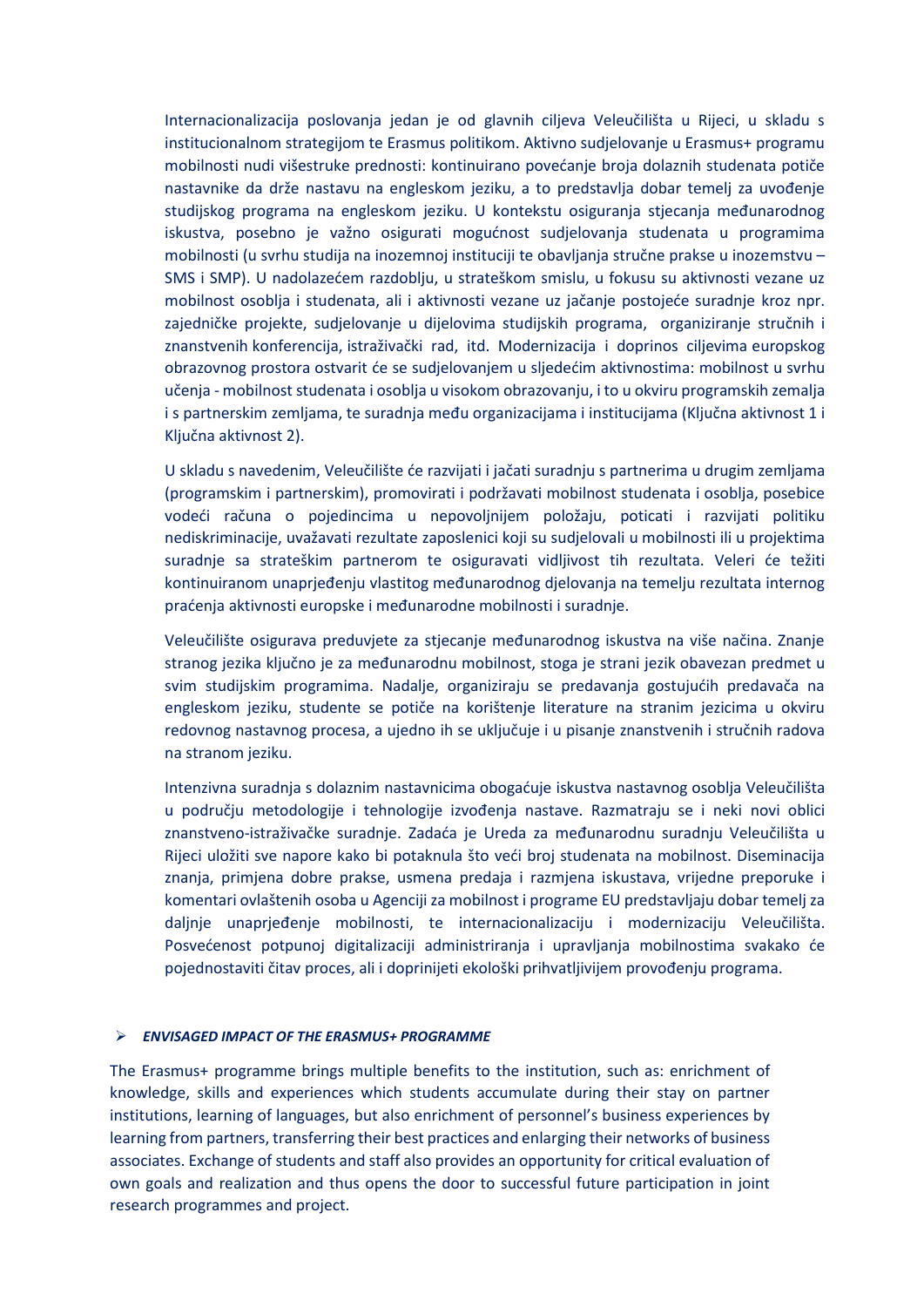The Polytechnic of Rijeka strives to become active, mobile, modern, a highly professional and equal participant of the EU activities and programmes.

International cooperation with higher education institutions is an absolute necessity and a priority for development and sustainability, but also an obligation of all higher education institutions. From the very beginning of the Erasmus+ mobility programme's implementation, Polytechnic of Rijeka invests substantial efforts to increase the number of incoming and outgoing mobilities. By abiding the principle of reciprocity, the Polytechnic's long-term goal is to ensure an equal number of incoming and outgoing mobilities. Veleri is well aware of the importance a good promotion has, so it actively motivates students and (non)teaching staff to regularly present the Polytechnic while staying on foreign institutions. For this purpose, it provides outgoing students and (non)teaching staff with the appropriate promotive materials.

During past project's execution, Polytechnic has registered a constant growth of students' and staff mobilities. In the upcoming project period, Polytechnic will strive to enhance its involvement more in EU- funded activities regarding mobility and international cooperation projects. The goal is to continuously increase student and staff mobilities and encourage students from different underprivileged groups to participate in mobility programmes to a greater extent. For students, international cooperation through mobility programs represents an opportunity for gaining experience of studying and living abroad and to learn and improve a foreign language proficiency (which is tested prior to mobility and can be tested upon return from mobility using the OLS platform). Programme's activities also enable a higher quality of teaching, provided that teachers have acquired international experience in teaching and training or work in an international environment.

Clear and comprehensive information and necessary assistance are provided to support incoming and outgoing students and staff. The Office for international cooperation regularly contacts all participants before, during and after the mobility. In this manner, the participants are being provided with the support regarding the execution of their negotiated obligations, solving the potential difficulties that can emerge during the mobility, and regular contacts being made with authorised persons on foreign institutions so to check if everything works as planned etc. Fully digitalised administrative processes around managing mobilities will certainly improve the support for participants on mobility.

In many instances, Veleri's teachers develop grounds for the scientific-research cooperation while staying at foreign institutions (e.g. by motivating foreign teachers to contribute to the quality of the Journal of the Polytechnic of Rijeka as a reviewer or as an author). Further on, by comparing study programmes, an analysis of the possible improvements of the Polytechnic's study programmes is being made, along with the possibility of starting new programmes. For instance, due to quality cooperation with Technische Hochschule Wildau near Berlin, the Polytechnic has succeeded to initiate the undergraduate professional study of Telematics. Similar projects will be induced in the future as well so that the Erasmus+ mobility programme truly enables a further internationalisation of Polytechnic of Rijeka, which is one of the most relevant strategic goals of our institution.

To improve the quality and relevance of HE, the Polytechnic of Rijeka adopts a series of documents and implements Quality Assurance System for assuring and maintaining the quality in all spheres of activity. Is also implements different measures aiming to improve employability. Therefore, the focus during the following period will be on the innovation of existing programmes and harmonization with technical and technological advancements and labour market requirements, as well as the development of lifelong learning programmes, with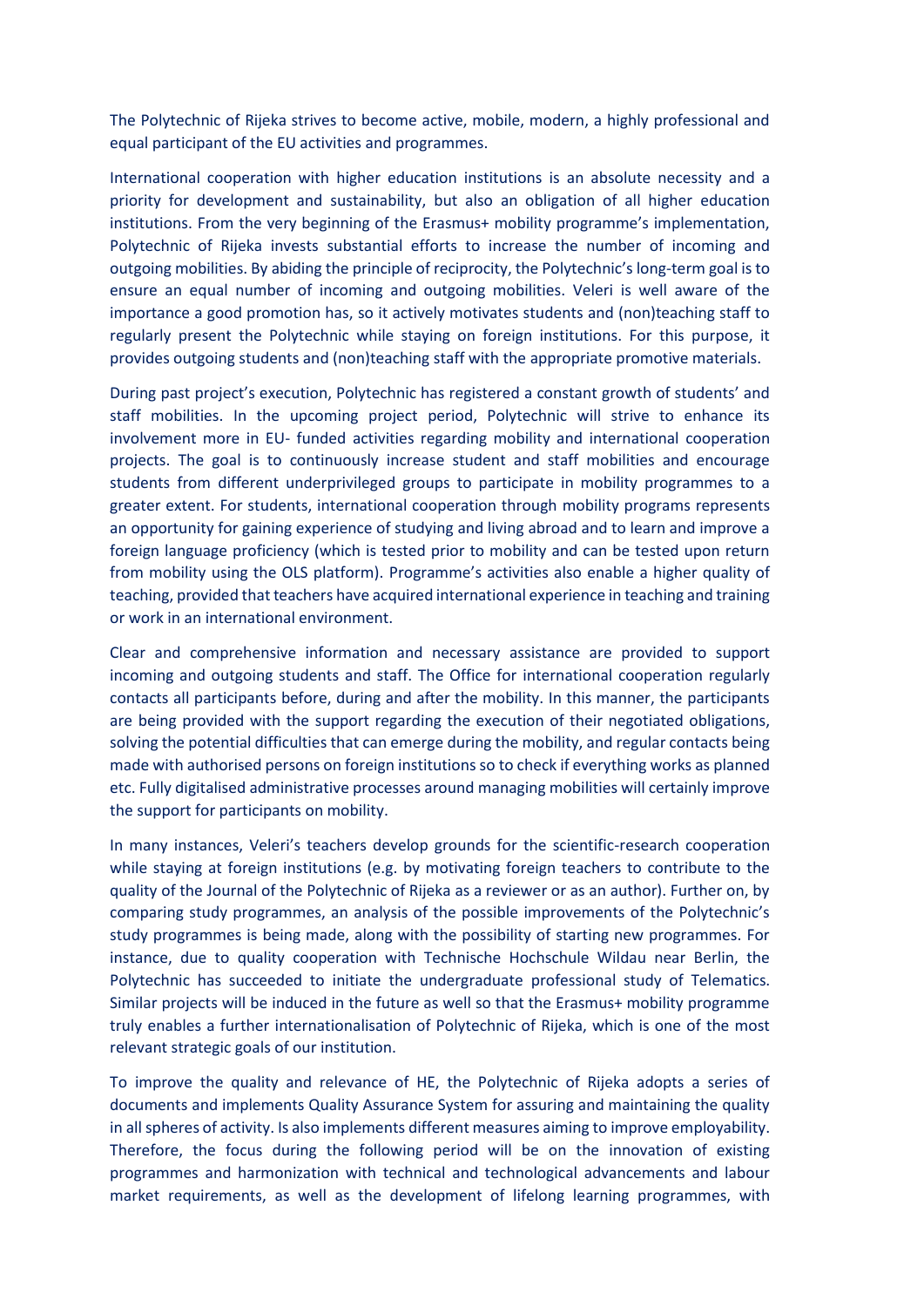continued efforts towards maintaining an appropriate level of student standard and quality of the teaching process.

To improve the quality of studies and give equal opportunities for learning, personal development, competitiveness and employability, Veleri supports internationalisation and encourages students and staff on learning and training mobility.

Improvement and development of different activities in close cooperation with the business sector, other HEI and research projects will provide Veleri with excellence in the transfer of knowledge and practical skills to students and all participants in social surrounding contributing the regional development.

The excellence in knowledge and skills, transfer of knowledge and interactive relations to the economic subjects in line with the systematic sustainable development through implementation of modern technology in higher education require development and strengthening of the financial resources provided by the government funds, a project realized through the cooperation with the business sector and the European programmes for mobility and international cooperation on projects.

Program Erasmus+ instituciji donosi višestruke koristi koje se ogledaju u usvajanju novih znanja, vještina i iskustava koje studenti stječu tijekom boravka na partnerskim institucijama, učenju jezika, ali i u obogaćivanju iskustva osoblja kroz učenje od partnera, širenju mreže suradnika te prijenosu i usvajanju dobrih praksi. Razmjena studenata i osoblja ujedno omogućuje i kritičku procjenu vlastitih ciljeva institucije i njihove realizacije te na taj način otvara vrata za uspješno buduće sudjelovanje u zajedničkim istraživačkim programima i projektima.

Veleučilište u Rijeci teži biti aktivan, moderan, visoko profesionalan i ravnopravan sudionik aktivnosti i programa EU. Međunarodna suradnja s visokim učilištima nužnost je i prioritet u kontekstu razvoja i održivosti, no ujedno predstavlja i obvezu. Od samoga početka provedbe programa mobilnosti Erasmus+ Veleučilište ulaže značajne napore kako bi povećalo broj dolaznih i odlaznih mobilnosti. U skladu s načelom reciprociteta, dugoročni je cilj osigurati jednak broj dolaznih i odlaznih mobilnosti. Veleri je svjesno važnosti dobre promocije pa aktivno potiče studente i (ne)nastavno osoblje da predstavljaju Veleučilište tijekom njihova boravka na stranim institucijama te im u tu svrhu daje i odgovarajuće promotivne materijale.

Tijekom provedbe proteklog projekta Veleučilište je zabilježilo kontinuirani rast mobilnosti studenata i osoblja. U predstojećem razdoblju težit će se i nadalje većoj uključenosti u aktivnosti vezane uz projekte mobilnosti i međunarodne suradnje financirane sredstvima EU-a. Cilj je kontinuirano povećanje mobilnosti studenata i osoblja te poticanje studenata iz različitih podzastupljenih ili ranjivih skupina na intenzivnije sudjelovanje u programima mobilnosti. Međunarodna suradnja kroz programe mobilnosti studentima pruža priliku za stjecanje iskustva studiranja i života u inozemstvu, kao i za učenje i unaprjeđenje razine znanja stranih jezika (znanje jezika testira se prije mobilnosti te je napredovanje moguće utvrditi i testiranjem nakon povratka s mobilnosti pomoću OLS platforme). Aktivnosti programa omogućuju i unaprjeđenje kvalitete nastave kroz stjecanje međunarodnog iskustva nastavnika u podučavanju i osposobljavanju, odnosno radu u međunarodnom okruženju.

Veleučilište osigurava potporu dolaznim i odlaznim studentima i osoblju pružajući im jasne i sveobuhvatne informacije. Ured za međunarodnu suradnju u stalnom je kontaktu sa sudionicima mobilnosti prije, za vrijeme i nakon mobilnosti. Na taj način osigurana im je puna podrška u vezi s izvršavanjem ugovorenih obveza i rješavanjem mogućih poteškoća nastalih tijekom mobilnosti, pri čemu se održavaju redoviti kontakti s ovlaštenim osobama na stranim